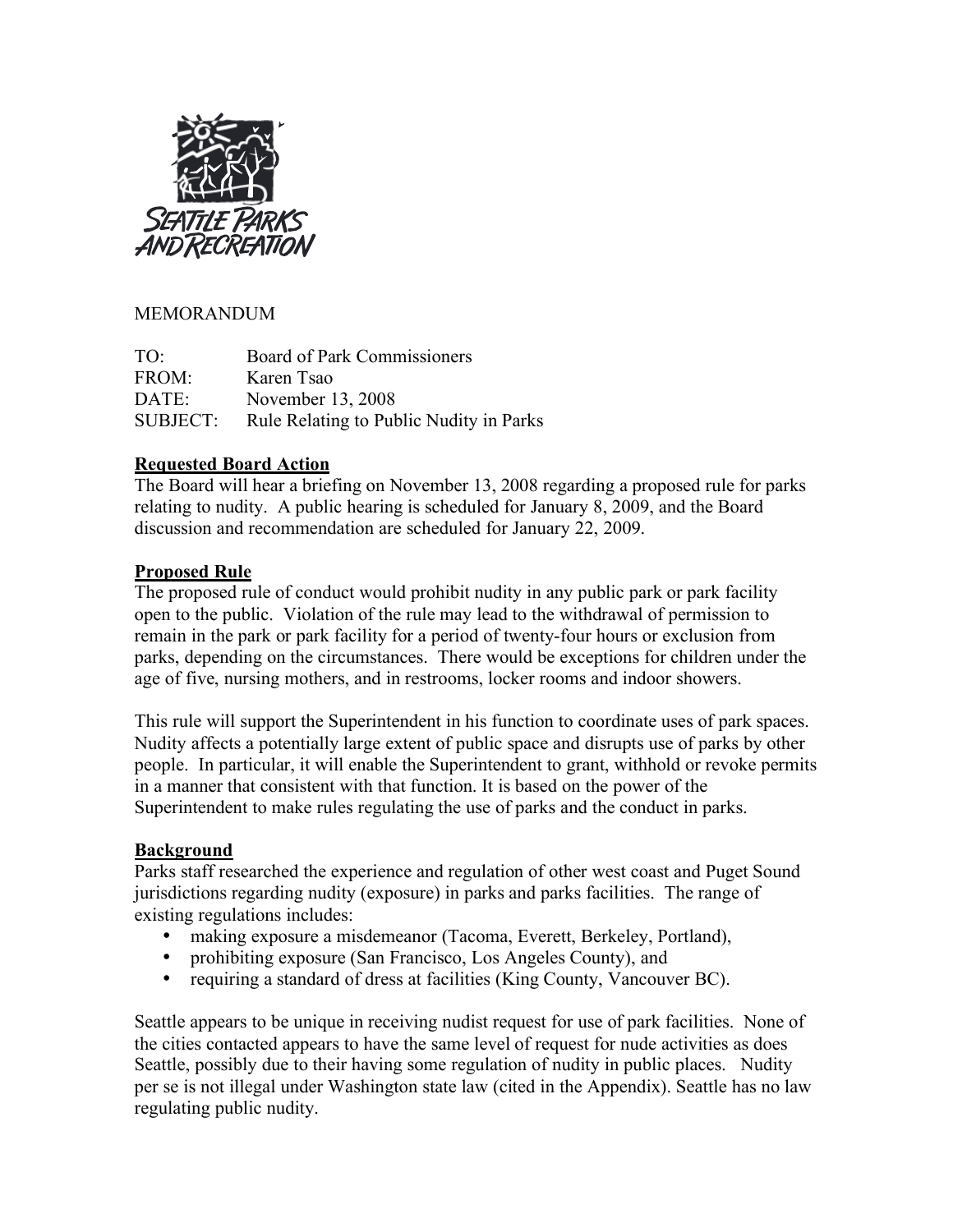# **Public Involvement Process**

The Park Board briefing will be the first public airing of the proposed rule. The public hearing in 2009 will occur two months after the proposed rule has been made publicly available. There will be broad outreach prior to the public hearing. We welcome the Board's input on whether Parks should conduct additional public engagement.

# **Issues**

*Facility rentals* – Nudist/naturist groups have rented City swimming pools for swim nights after the pool is closed to the public. Parks has approved such requests, requiring that Parks life guards work the duty on a voluntary basis and must be over age 21. Parks as the facility owner retains essentially all liability for activities. Therefore it is very important to ensure that any lifeguards are capable of an effective response to emergencies. Some lifeguards who have volunteered to staff the clothing optional event chose not to volunteer again. The proposed Rule will not alter peoples' ability to rent a facility for a private clothing optional event.

*Beach use* – Through the Strategic Action Plan public process, there were requests for designation of clothing optional beach(es) in Seattle. There are about 30 beaches of any sort in City Parks' ownership, extending approximately a total of three linear miles. Many can be viewed from other areas of the adjacent parks, public roads and nearby residences. For those where a lifeguard is located, users frequently include children under age 14. In isolated areas of parks, a few beaches have become unofficially used as clothing optional, and behavior at them is informally and unofficially managed by nudist/naturist users. The proposed Rule will make it clear that informal clothing optional beaches are prohibited.

*Event permits* – The two most frequent requests for event permits are related to the beginning and stopover locations for the World Naked Bike Ride and for picnics at Magnuson Park. Recent World Naked Bike Ride events have resulted in complaints from citizens to the Seattle Police Department. These permits have been issued as the Superintendent does not now have a basis in law or regulation for denying an event permit as long as the permittee agrees to abide by applicable laws, rules and regulations, as is currently required by the permit. The proposed Rule will prohibit nude, or clothing optional events even under special permit. The Superintendent will no longer authorize permits for events where it is clear public nudity is planned.

There are no budget impacts.

# **Schedule**

Parks is prepared to advertise in the Daily Journal of Commerce, following the public hearing, as required by Section 3.02 of the Administrative Code, a notice of the Superintendent's intent to sign the rule.

# **Staff Recommendation**